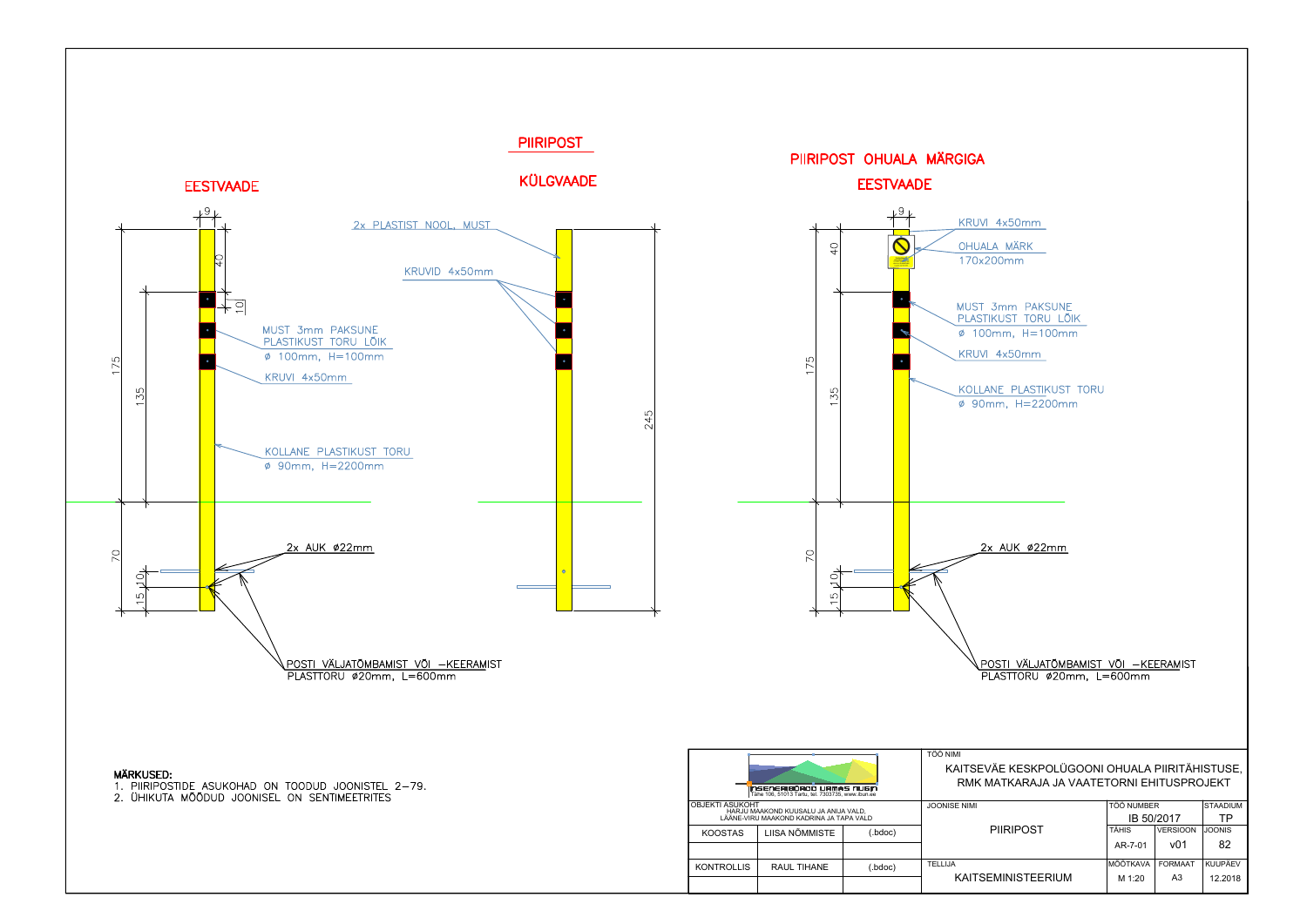



| U 1: L=7,5 M SPETSIFIKATSIOON                        |                       |                    |                     |               |                                            |  |  |  |
|------------------------------------------------------|-----------------------|--------------------|---------------------|---------------|--------------------------------------------|--|--|--|
|                                                      | <b>PIKKUS</b><br>KAAL |                    |                     |               |                                            |  |  |  |
| ELEMENDI TÄHIS                                       | UHEL (mm) KOKKU       | (mm)               | <b>UHEL</b><br>(kq) | KOKKU (kg)    | <b>MÄRKUS</b>                              |  |  |  |
| <b>GEODEKSTIIL NGS 1</b>                             |                       |                    |                     |               |                                            |  |  |  |
| KILLUSTIK FR 16-32                                   |                       |                    |                     |               |                                            |  |  |  |
| KUIVBETOONSEGU C20/25                                |                       |                    |                     |               | killustiku ülakihi (h=20 cm)               |  |  |  |
|                                                      |                       |                    |                     |               | sidumiseks                                 |  |  |  |
| LEHTTERAS 550x6 S235                                 | 550                   | 550                | 14.2                | 14,2          | kandeposti ankurdusplaat                   |  |  |  |
| NELIKANTTORU 150x150x8 S235                          | 2200                  | 2200               | 74,8                | 74,8          | kandepost                                  |  |  |  |
| LEHTTERAS 150x6 S235                                 | 150                   | 150                | 1,1                 | 1,1           | kandeposti kate                            |  |  |  |
| metallhinged koos poldiga 24x200 mm                  |                       |                    |                     |               | elementide 5 ja 8 ühendamine               |  |  |  |
| NELIKANTTORU 100x100x3 S235                          | 800                   | 800                | 7,2                 | 7,2           | tõkkepuu post                              |  |  |  |
| NELIKANTTORU 100x50x3 S235                           | 4680                  | 4680               | 30,9                | 30,9          | tõkkepuu diagonaal                         |  |  |  |
| NELIKANTTORU 100x50x3 S235                           | 7500                  | 7500               | 49,5                | 49,5          | tõkkepuu                                   |  |  |  |
| LEHTTERAS 350x4 S235                                 | 400                   | 400                | 10,4                | 10,4          | infoplaat, koos poldi M8 ja mutriga        |  |  |  |
| <b>GEODEKSTIL NGS 1</b>                              |                       |                    |                     |               |                                            |  |  |  |
| KILLUSTIK FR 16-32                                   |                       |                    |                     |               |                                            |  |  |  |
| KUIVBETOONSEGU C20/25                                |                       |                    |                     |               | killustiku ülakihi (h=20 cm)               |  |  |  |
|                                                      |                       |                    |                     |               | sidumiseks                                 |  |  |  |
| LEHTTERAS 400x6 S235                                 | 400                   | 800                | 7,5                 | 15,0          | kandeposti ankurdusplaat                   |  |  |  |
| NELIKANTTORU 100x100x8 S235                          | 2350                  | 4700               | 50,3                | 100,6         | tugipost                                   |  |  |  |
| LEHTTERAS S235 (t=10)<br>kolmnurkne (a=100, b=150)   |                       |                    | 1,2                 | 9,6           | elemendi 18 kinnitusdetailid               |  |  |  |
| LEHTTERAS 150x6 S235                                 | 250                   | 500                | 1,8                 | 3,6           | tõkkepuu toetusplaat                       |  |  |  |
| LEHTTERAS 100x6 S235                                 | 100                   | 200                | 0,5                 | 1,0           | tugiposti kate                             |  |  |  |
| LEHTTERAS 100x4 S235                                 | 250                   | 500                | 0,8                 | 1,6           | tõkkepuu lukustusdetail                    |  |  |  |
| ILMASTIKUKINDEL TABALUKK                             |                       |                    |                     |               | elementide 10 ja 18 lukustamine            |  |  |  |
| RÖNGASKONKS 4x120 mm                                 |                       |                    |                     |               | signaallambi riputamiseks                  |  |  |  |
|                                                      |                       |                    |                     |               |                                            |  |  |  |
| IU.<br>2: L=5,5 M SPETSIFIKATSIOON                   |                       |                    |                     |               |                                            |  |  |  |
| ELEMENDI TÄHIS                                       |                       | <b>PIKKUS</b>      | <b>KAAL</b>         |               | <b>MÄRKUS</b>                              |  |  |  |
|                                                      | <b>UHEL</b>           | (mm) KOKKU<br>(mm) | <b>ÜHEL</b><br>(kq) | KOKKU<br>(kq) |                                            |  |  |  |
| <b>GEODEKSTIL NGS 1</b>                              |                       |                    |                     |               |                                            |  |  |  |
| KILLUSTIK FR 16-32                                   |                       |                    |                     |               |                                            |  |  |  |
| KUIVBETOONSEGU C20/25                                |                       |                    |                     |               | killustiku ülakihi (h=20 cm)<br>sidumiseks |  |  |  |
| LEHTTERAS 550x6 S235                                 | 550                   | 550                | 14.2                | 14,2          | kandeposti ankurdusplaat                   |  |  |  |
| NELIKANTTORU 150x150x8 S235                          | 2200                  | 2200               | 74,8                | 74,8          | kandepost                                  |  |  |  |
| LEHTTERAS 150x6 S235                                 | 150                   | 150                | 1,1                 | 1,1           | kandeposti kate                            |  |  |  |
| metallhinged koos poldiga 24x200 mm                  |                       |                    |                     |               | elementide 5 ja 8 ühendamine               |  |  |  |
| NELIKANTTORU 100x100x3 S235                          | 800                   | 800                | 7,2                 | 7,2           | tõkkepuu post                              |  |  |  |
| NELIKANTTORU 100x50x3 S235                           | 3500                  | 3500               | 23,1                | 23,1          | tõkkepuu diagonaal                         |  |  |  |
| NELIKANTTORU 100x50x3 S235                           | 5500                  | 5500               | 36,3                | 36,3          | tõkkepuu                                   |  |  |  |
| LEHTTERAS 350x4 S235                                 | 400                   | 400                | 10,4                | 10,4          | infoplaat, koos poldi M8 ja mutriga        |  |  |  |
| <b>GEODEKSTIL NGS 1</b>                              |                       |                    |                     |               |                                            |  |  |  |
| KILLUSTIK FR 16-32                                   |                       |                    |                     |               |                                            |  |  |  |
| KUIVBETOONSEGU C20/25                                |                       |                    |                     |               | killustiku ülakihi (h=20 cm)               |  |  |  |
|                                                      |                       |                    |                     |               | sidumiseks                                 |  |  |  |
| LEHTTERAS 400x6 S235                                 | 400                   | 800                | 7,5                 | 15,0          | kandeposti ankurdusplaat                   |  |  |  |
| NELIKANTTORU 100x100x8 S235                          | 2350                  | 4700               | 50,3                | 100,6         | tugipost                                   |  |  |  |
| LEHTTERAS S235 (t=10)<br>kolmnurkne $(a=100, b=150)$ |                       |                    | 1,2                 | 9,6           | elemendi 18 kinnitusdetailid               |  |  |  |
| LEHTTERAS 150x6 S235                                 | 250                   | 500                | 1,8                 | 3,6           | tõkkepuu toetusplaat                       |  |  |  |
| LEHTTERAS 100x6 S235                                 | 100                   | 200                | 0,5                 | 1,0           | tugiposti kate                             |  |  |  |
| LEHTTERAS 100x4 S235                                 | 250                   | 500                | 0,8                 | 1,6           | tõkkepuu lukustusdetail                    |  |  |  |
| ILMASTIKUKINDEL TABALUKK                             |                       |                    |                     |               | elementide 10 ja 18 lukustamine            |  |  |  |
|                                                      |                       |                    |                     |               |                                            |  |  |  |

|    |                                                                                                           | TÖÖ NIMI<br>KAITSEVÄE KESKPOLÜGOONI OHUALA PIIRITÄHISTUSE,<br>RMK MATKARAJA JA VAATETORNI EHITUSPROJEKT<br>inseneribürga urmas nusin<br>Tähe 106, 51013 Tartu, tel. 7303735, www.ibun.ee |         |                          |            |                 |                 |  |
|----|-----------------------------------------------------------------------------------------------------------|------------------------------------------------------------------------------------------------------------------------------------------------------------------------------------------|---------|--------------------------|------------|-----------------|-----------------|--|
| Ą. | <b>OBJEKTI ASUKOHT</b><br>HARJU MAAKOND KUUSALU JA ANIJA VALD,<br>LÄÄNE-VIRU MAAKOND KADRINA JA TAPA VALD |                                                                                                                                                                                          |         | <b>JOONISE NIMI</b>      | TÖÖ NUMBER |                 | <b>STAADIUM</b> |  |
|    |                                                                                                           |                                                                                                                                                                                          |         |                          | IB 50/2017 |                 | ТP              |  |
|    | <b>KOOSTAS</b>                                                                                            | LIISA NÕMMISTE                                                                                                                                                                           | .bdoc)  | TÕKKEPUUD L=7,5 JA L=5,5 | TÄHIS      | <b>VERSIOON</b> | <b>JOONIS</b>   |  |
|    |                                                                                                           |                                                                                                                                                                                          |         |                          | AR-7-02    | v01             | 83              |  |
|    | <b>KONTROLLIS</b>                                                                                         | <b>RAUL TIHANE</b>                                                                                                                                                                       | (.bdoc) | <b>TELLIJA</b>           | MÕÕTKAVA   | <b>FORMAAT</b>  | <b>KUUPÄEV</b>  |  |
|    |                                                                                                           |                                                                                                                                                                                          |         | KAITSEMINISTEERIUM       | M 1:20     | A <sub>1</sub>  | 12.2018         |  |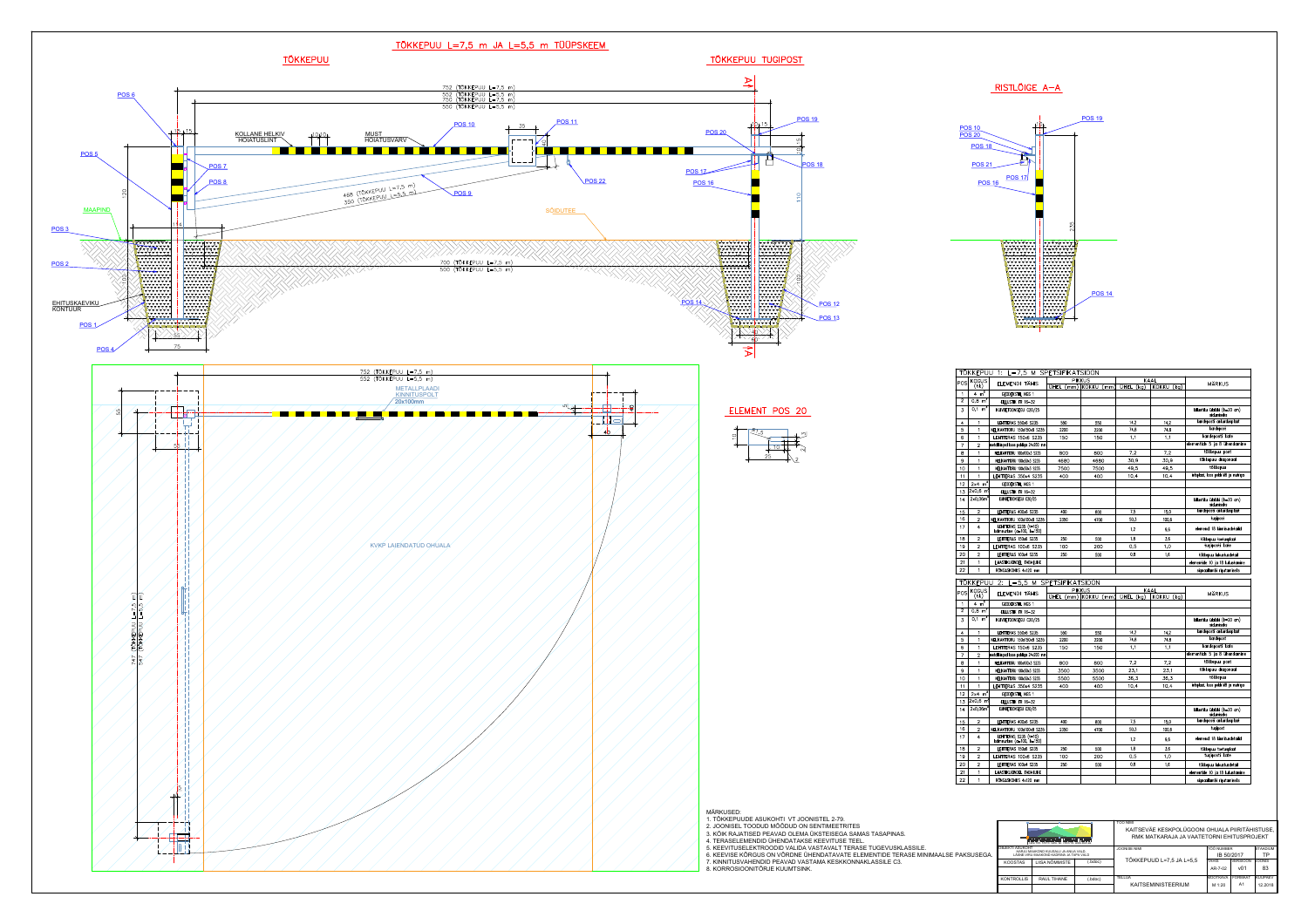

# **INFOTAHVEL**

- 
- 
- 

| <b>OBJEKTI ASUKOHT</b><br>HARJU MAAKOND KUUSALU JA ANIJA VALD. |                                         | <b>JOONISE NIMI</b> | <b>ITÖÖ NUMBER</b> |                 | STAADIUM        |                |
|----------------------------------------------------------------|-----------------------------------------|---------------------|--------------------|-----------------|-----------------|----------------|
|                                                                | LÄÄNE-VIRU MAAKOND KADRINA JA TAPA VALD |                     |                    | IB 50/2017      |                 | ТP             |
| <b>KOOSTAS</b>                                                 | LIISA NÕMMISTE                          | .bdoc)              | <b>INFOTAHVEL</b>  | TÄHIS           | <b>VERSIOON</b> | <b>JOONIS</b>  |
|                                                                |                                         |                     |                    | AR-7-03         | v01             | 84             |
| <b>KONTROLLIS</b>                                              | <b>RAUL TIHANE</b>                      | .bdoc)              | TELLIJA            | <b>MÕÕTKAVA</b> | <b>FORMAAT</b>  | <b>KUUPÄEV</b> |
|                                                                |                                         |                     |                    | M 1:20          | A <sub>1</sub>  | 12.2018        |
|                                                                |                                         |                     | KAITSEMINISTEERIUM |                 |                 |                |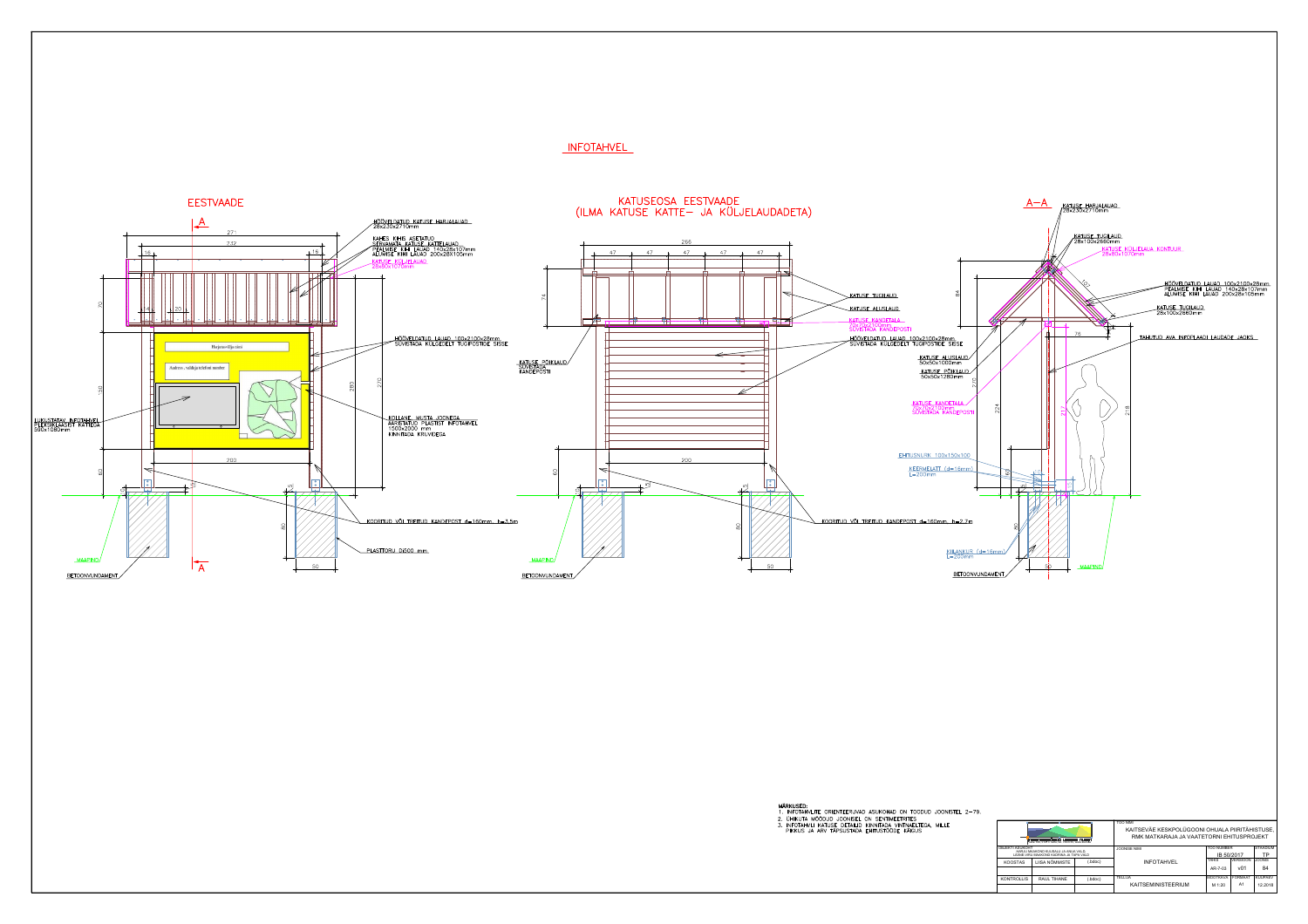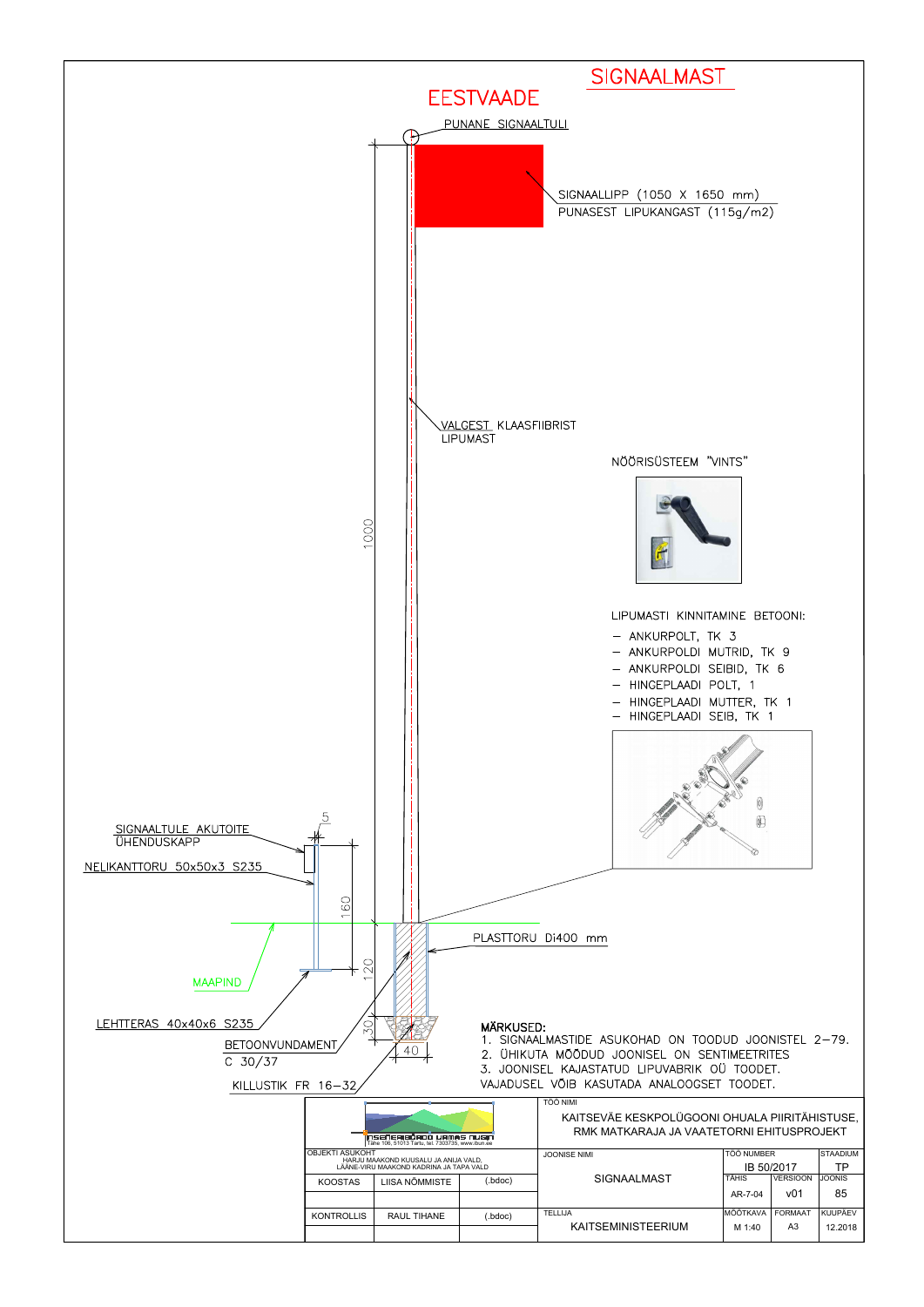